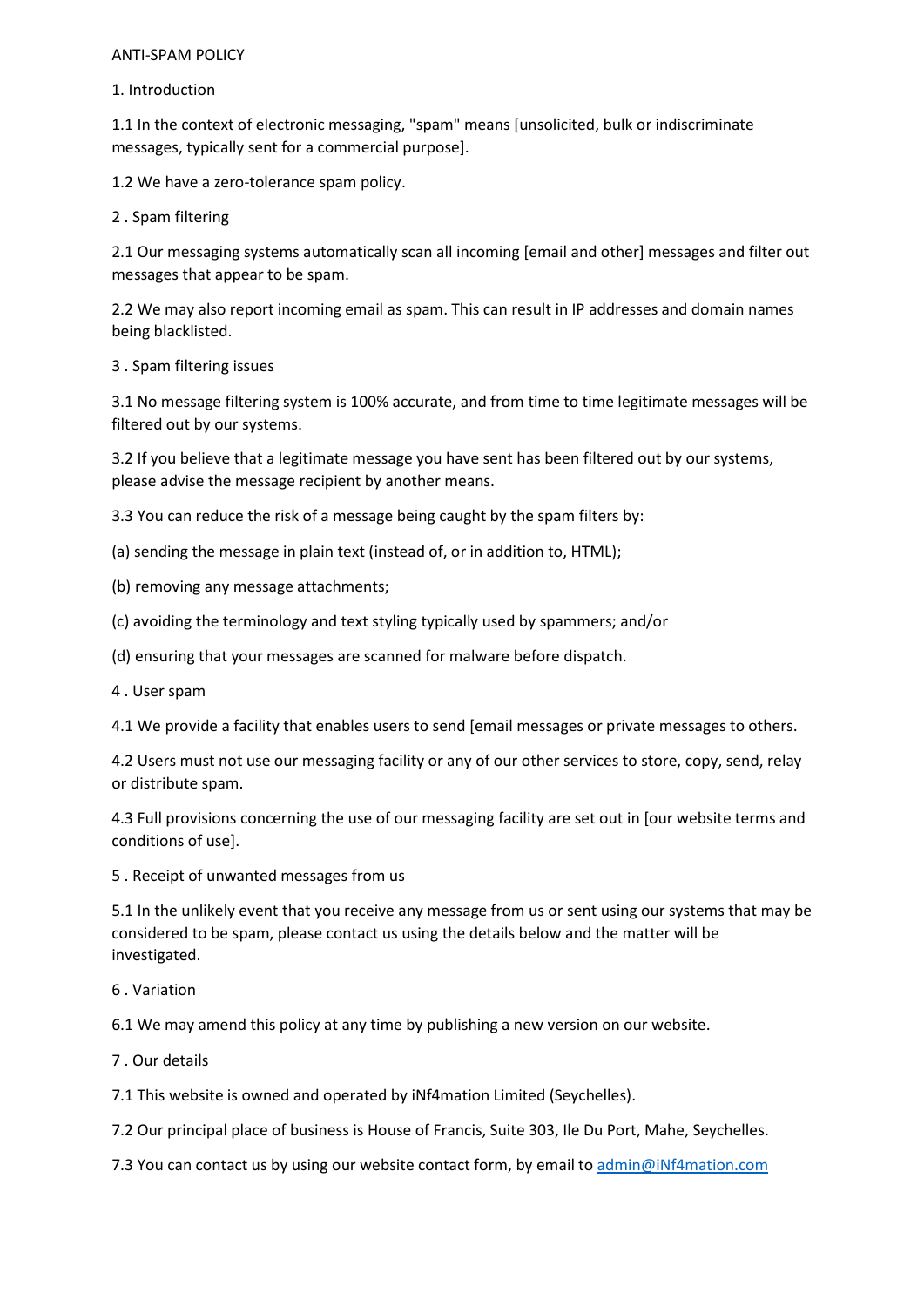## COOKIES POLICY

1. Introduction

1.1 Our website uses cookies.

1.2 [We will ask you to consent to our use of cookies in accordance with the terms of this policy when you first visit our website. / By using our website and agreeing to this policy, you consent to our use of cookies in accordance with the terms of this policy.]

2 . About cookies

2.1 A cookie is a file containing an identifier (a string of letters and numbers) that is sent by a web server to a web browser and is stored by the browser. The identifier is then sent back to the server each time the browser requests a page from the server.

2.2 Cookies may be either "persistent" cookies or "session" cookies: a persistent cookie will be stored by a web browser and will remain valid until its set expiry date, unless deleted by the user before the expiry date; a session cookie, on the other hand, will expire at the end of the user session, when the web browser is closed.

2.3 Cookies do not typically contain any information that personally identifies a user, but personal information that we store about you may be linked to the information stored in and obtained from cookies.

2.4 Cookies can be used by web servers to identity and track users as they navigate different pages on a website and identify users returning to a website.

3 . Our cookies

3.1 We use both session and persistent cookies on our website.

3.2 The names of the cookies that we use on our website, and the purposes for which they are used, are set out below:

(a) we use both session and persistent cookies on our website to [recognise a computer when a user visits the website / track users as they navigate the website / enable the use of a shopping cart on the website / improve the website's usability / analyse the use of the website / administer the website / prevent fraud and improve the security of the website / personalise the website for each user / target advertisements which may be of particular interest to specific users]

4 . Analytics cookies

4.1 We use [Google Analytics] to analyse the use of our website.

4.2 Our analytics service provider generates statistical and other information about website use by means of cookies.

4.3 Currently, the analytics cookies used by our website have the following names: [\_utma, \_utmb, \_utmc and \_utmz]

4.4 The information generated relating to our website is used to create reports about the use of our website.

4.5 Our analytics service provider's privacy policy is available at: [http://www.google.com/policies/privacy/].

5 . Third party cookies

5.1 Our website also uses third party cookies.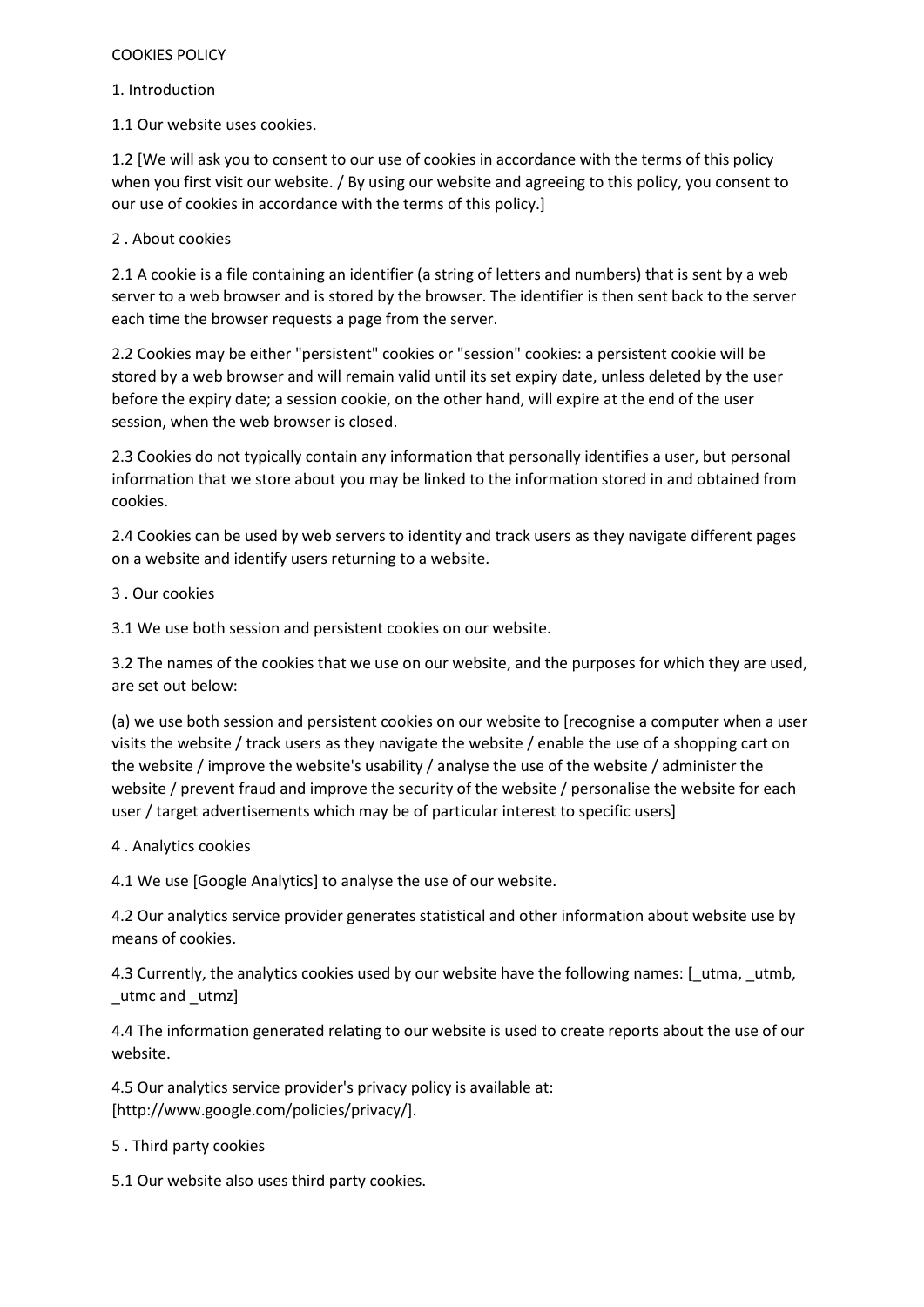5.2 [[We publish Google AdSense interest-based advertisements on our website. These are tailored by Google to reflect your interests. To determine your interests, Google will track your behaviour on our website and on other websites across the web using the DoubleClick cookie. / We publish Google AdSense advertisements on our website. To determine your interests, Google will track your behaviour on our website and on other websites across the web using the DoubleClick cookie. This behaviour tracking allows Google to tailor the advertisements you see on other websites to reflect your interests (we do not publish interest-based advertisements on this website).] You can view, delete or add interest categories associated with your browser by visiting: http://www.google.com/settings/ads/. You can also opt out of the AdSense partner network cookie using those settings or using the NAI's (Network Advertising Initiative's) multi-cookie opt-out mechanism at: http://www.networkadvertising.org/choices/. However, these opt-out mechanisms themselves use cookies, and if you clear the cookies from your browser your opt-out will not be maintained. To ensure that an opt-out is maintained in respect of a particular browser, you may wish to consider using the Google browser plug-in available at: https://www.google.com/settings/ads/plugin.]

6 . Blocking cookies

6.1 Most browsers allow you to refuse to accept cookies; for example:

(a) in the latest Internet Explorer (version 10 onwards) you can block cookies using the cookie handling override settings available by clicking "Tools", "Internet Options", "Privacy" and then "Advanced";

(b) in the latest version of Firefox (version 24 onwards) you can block all cookies by clicking "Tools", "Options", "Privacy", selecting "Use custom settings for history" from the drop-down menu, and unticking "Accept cookies from sites"; and

(c) in the latest version of Chrome (version 29 onwards), you can block all cookies by accessing the "Customise and control" menu, and clicking "Settings", "Show advanced settings" and "Content settings", and then selecting "Block sites from setting any data" under the "Cookies" heading.

6.2 Blocking all cookies will have a negative impact upon the usability of many websites.

7 . Deleting cookies

7.1 You can delete cookies already stored on your computer; for example:

(a) in the latest version of Internet Explorer (version 10 onwards), you must manually delete cookie files (you can find instructions for doing so at http://support.microsoft.com/kb/278835);

(b) in the latest version of Firefox (version 24 onwards), you can delete cookies by clicking "Tools", "Options" and "Privacy", then selecting "Use custom settings for history", clicking "Show Cookies", and then clicking "Remove All Cookies"; and

(c) in the latest version of Chrome (version 29 onwards), you can delete all cookies by accessing the "Customise and control" menu, and clicking "Settings", "Show advanced settings" and "Clear browsing data", and then selecting "Delete cookies and other site and plug-in data" before clicking "Clear browsing data".

7.2 Deleting cookies will have a negative impact on the usability of many websites.

8 . Our details

8.1 This website is owned and operated by iNf4mation Limited (Seychelles).